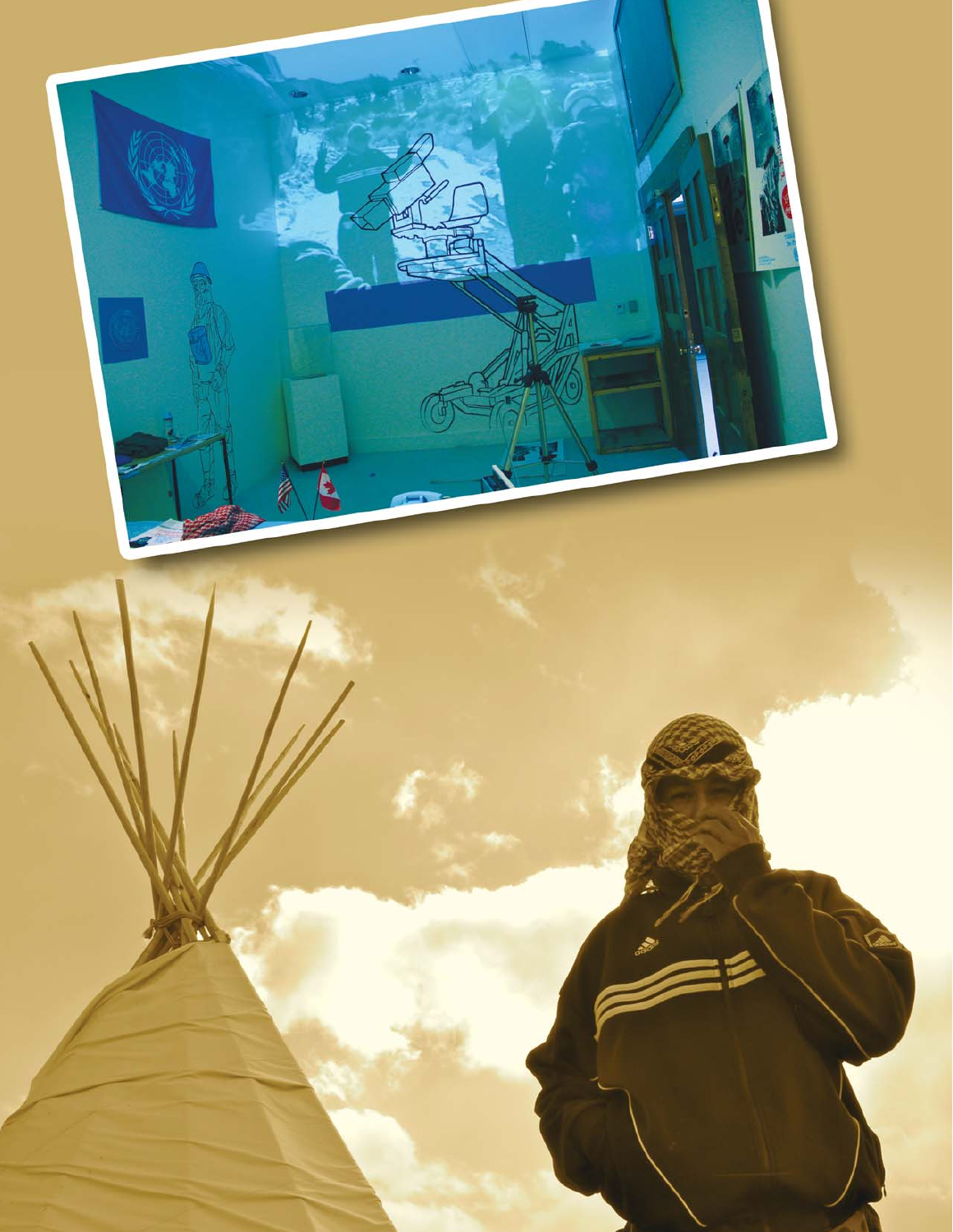## BEYOND TRAD Culture, Symbolism, and Practicality<br>in American Indian Art

*By Barbara Ellen Sorensen*

*Indigenous people have always created what colonial language labels art. Yet there is no Native word for "art" as defined in a Euro-American sense. Art, as the dominant culture envisions, is mostly ornamental. This is in sharp juxtaposition to a Native perspective, which sees art as integrative, inclusive, practical, and constantly evolving. There is no past or present terminology that can define tribal art.* 

In the Mohawk language, what "is pleasing to the eyes" exists along a continuum that encompasses creative writing, photography, performance art, storytelling, drawing, painting, basketry, bead-working, pottery, and many other manifestations. Integrated into all of this art are definitive individual and cultural symbols. The symbols are unique to each nation and sometimes, paradoxically, do not fully embody the perceptions of a tribe, but might resonate with an individual. Both collective and personal symbols within Indigenous communities can and often do play, simultaneously, a significant and understated role through differing expressions of art.

Erika T. Wurth (Apache/Chickasaw/Cherokee), a former visiting writer at the Institute of American Indian Arts (IAIA), in Santa Fe, New Mexico, and author of the poetry collection *Indian Trains*, states that symbols can be examined from a semiotic point of view. As a poet and fiction writer, Wurth's definition of symbols overlaps with metaphor. "What is symbolic in much of art, in some Native art/writing, is more actively metaphorical," she says. "However, using the word symbol—I don't really like it—and in fact, the whole point is that Native languages are not symboli —they're active."

Since Wurth's world revolves around words, she is highly cognizant of the more nuanced elements of tribal languages. During her stint at IAIA, she made an interesting observation about metaphors, which some people might perceive as being interchangeable with symbols. Wurth pointed out that many Native languages are highly "verbed," as opposed to European languages where the focus is on nouns, and so they are often more dynamic. Wurth noticed that many of the students whose first language was a Native language, had a natural ability with metaphor. Images would easily turn into other images, in a very active, dynamic way. A rock that might look like a horse's head would turn quickly into one, in a metaphoric act.

*Left page top: U.N. Peacemaker's Office in downtown Santa Fe, New Mexico (Jamison Chas. Banks' studio)* 

*Left page bottom: "UNsurgent #2" by Jamison Chas. Banks*

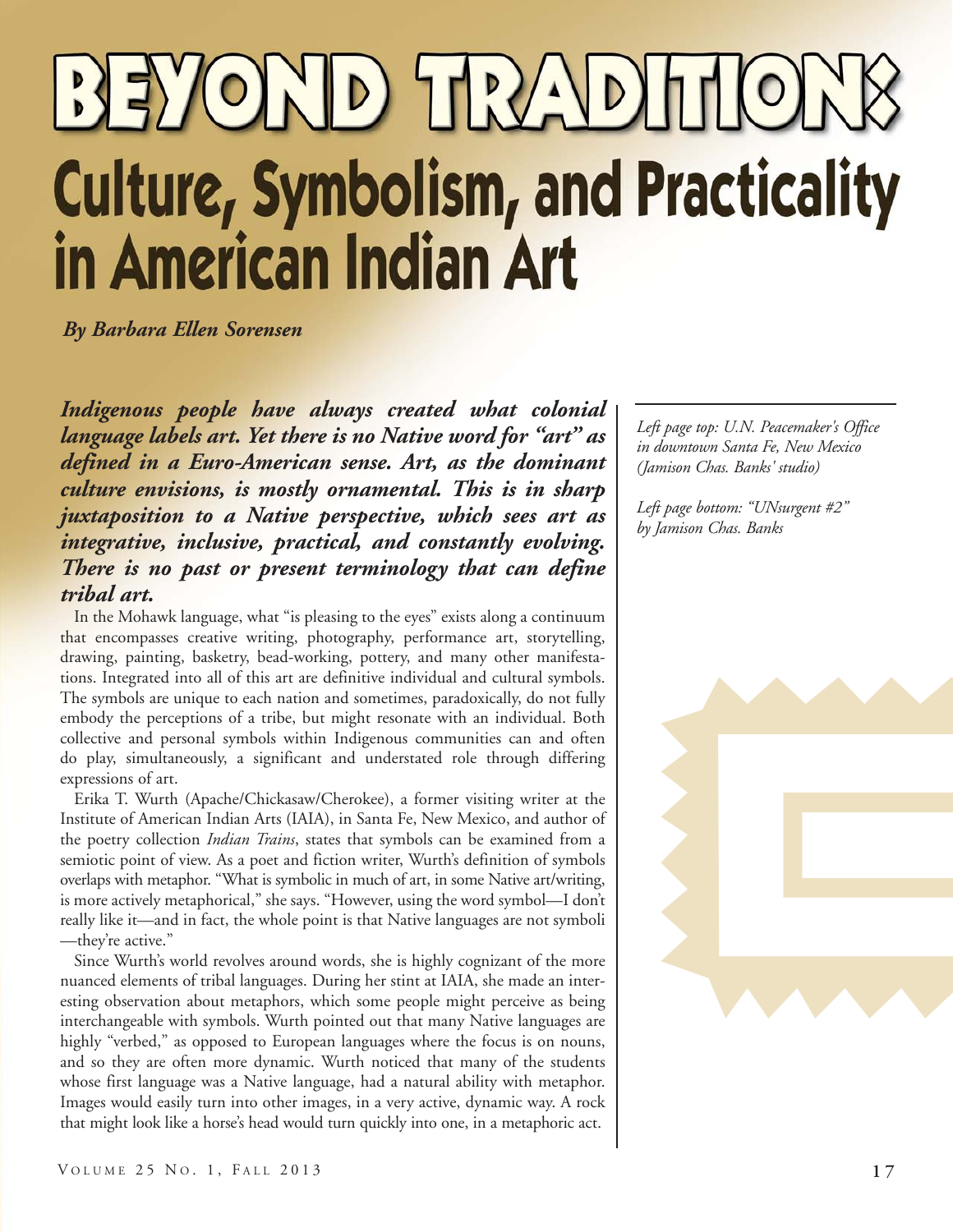Where Wurth recognizes metaphoric acts, rather than symbols, especially within the context of language, Stephen Fadden (Mohawk) sees the inextricable relationship between language, symbols, art, and culture. Academic technology and distance education resources coordinator for IAIA's College of Contemporary Native Arts, and an adjunct professor in museum studies and art history, Fadden asserts that Indigenous creative works and symbols often have been misunderstood and appropriated by Europeans and Euro-Americans. "At IAIA," says Fadden, "symbols are recognized as part of the visual literacy that expresses unique culturebound traditions." He continues, "An example of the symbolic differences would be in seeing an owl. One tribe might perceive it as a symbol of death; to another tribe the owl signifies something good. We teach our students to explore their own cultural and personal symbols. What we do [at IAIA] is turn them [symbols] inside out."

At the same time, language related to creativity or ethnicity is sometimes created by the dominant culture to simplify complex and very different nations. Even the term "Native American" is used to make blanket policy about tribes who are culturally different from one another. Colonialists used terms like "Indian" and "Native American" as a way to make all Indigenous nations a monoculture. However, "There are times," Fadden emphasizes, "when we really do need to come together as 'Native American[s],' particularly when there is a need to speak with one voice in affecting U.S. policy about the tribes."

Fadden explains that in the past, art and its accompanying symbols served a purpose and were not meant to just be viewed passively. "From petroglyphs found on Chaco Canyon walls, to paint on leggings, art was everywhere," he says. Fadden believes that differentiation between fine art and craft came from a Eurocentric paradigm. In other words, for art to

*"In the dominant culture, art is seen as 'high culture.' Art has become so precious, but in many Indigenous communities, art is still a very practical part of life."*

be defined as art, the visual sense was really the most important aspect. "This was a foreign idea to tribes because it was not practical. Yes, art exists in a continuum, but the separation of creativity and pragmatism is something I don't accept," asserts Fadden. "European mind-sets often are grafted onto Native creativity and that includes what is considered 'tradition' or 'traditional art.'"

Fadden notes that "Traditions are bound in our thoughts and behaviors," and many objects created by America's Indigenous peoples are physical manifestations of those thoughts. He adds that the term "tradition" can be "a semantic booby trap." Fadden illustrates his point with the image of a Navajo weaver who might have been weaving a blanket in the 1850s. This weaver was not aware that she was making a traditional classic First Phase Ute-style chief's wearing blanket. She was aware that she was creating a blanket within a weaving tradition of adornment or attire. "Terms like 'classic' or 'First Phase' were grafted on by historians from a language that describes the people who are making up the terms rather than the culture-bound thought process of the people who are creating the work. Acoma or Zuni pots with painted parrot



*"About Indians But Were Afraid to Ask" by Donna R. Charging*

designs were ceramic 'traditional' material items adorned with newly integrated symbols," Fadden asserts. "There were no parrots in the Zuni homelands." This is historical fact. Parrots, obtained through trade with Central American peoples, were simply absorbed into the Zuni symbolic imagery. The most important thing to understand is that nearly every piece of Indigenous art needed to have a utilitarian purpose. "This terminology of what is 'traditional art' is simply used to create a common language," Fadden notes. "Traditions are intact from long ago, but the media or symbolism used to express those traditions might change over time as a result of encounters with people from other cultures."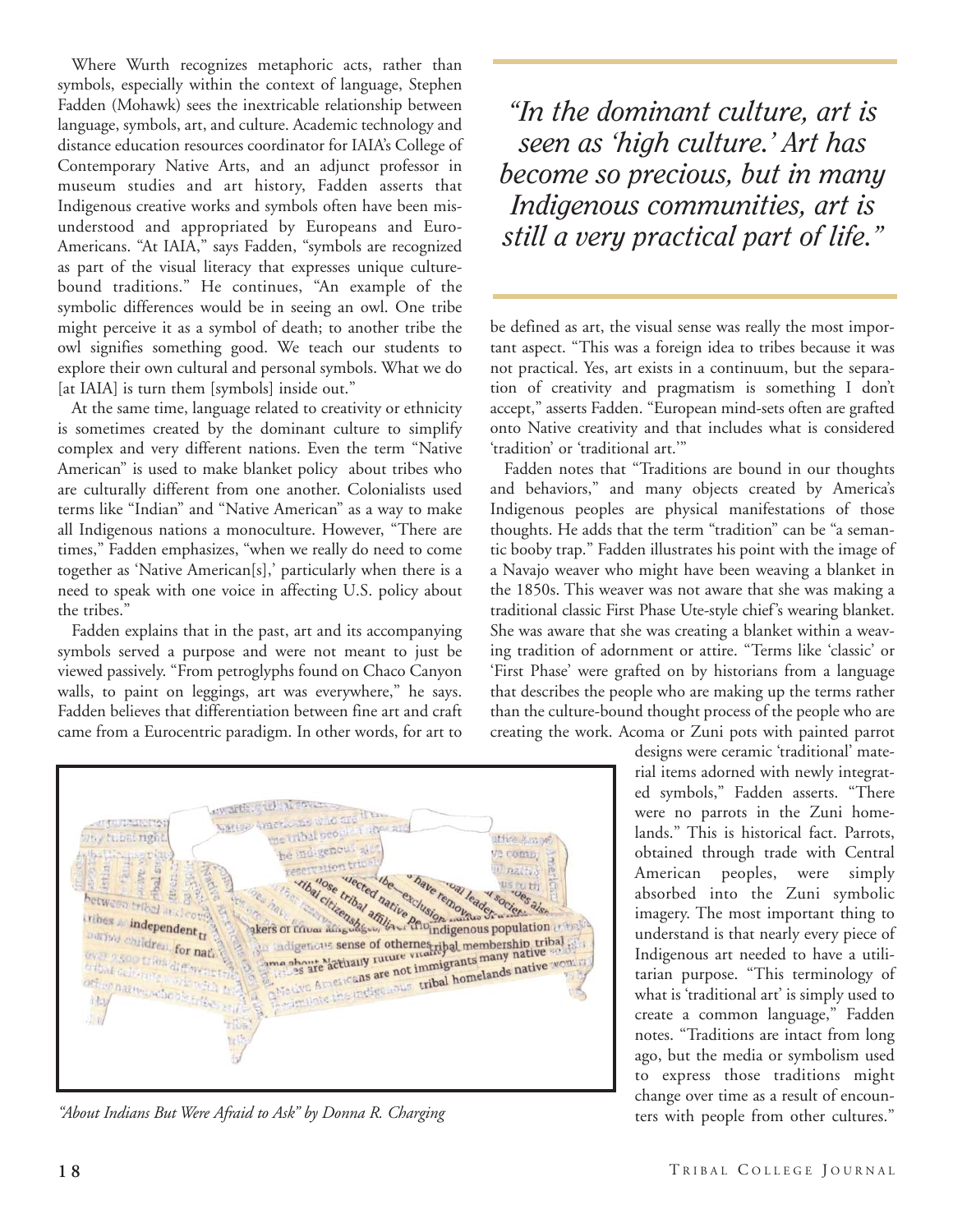Fadden says, "We are and always have been traditional, so in this way I do think that art exists along a continuum."

Fadden is eloquent when he expresses the timelessness of art, and so too is Wurth in explicating her frustration with the semantics of symbolism. However, artist Jamison Chas. Banks' (Cherokee/Seneca-Cayuga) ideas fall in a completely different realm. An adjunct instructor and graduate of IAIA, Banks' work incorporates pop culture and an edgy, disturbing symbolism that connects culture and history, but which exists distinctly in the present. Banks says, "The IAIA, in a single word, has given me definition. I say that because I have always been an artist first and foremost since I first started thinking. I am also Native American. I live in this time, not in the past, I cannot make artwork that seeks to simulate my Native ancestors' work or designs." Banks says that IAIA has facilitated his development as an artist, providing him with a support base and foundation. "They have been the 'Mission Control' to my endeavors," he maintains.

Banks takes symbols and turns them on their heads. He readily admits, "My art incorporates a multitude of symbols. In the end, everything can be maintained as a symbol. I often advance my own imagined personae into representing some other idea or thing, in that, the personae become symbols." Banks says that symbolism "may have been the first real 'ism' in art history." He goes on to assert that "symbols have continued to define and enrich cultures and traditions." The Cherokee/Seneca artist exudes a certain optimism when he talks about what he perceives as a time of change: "We stand headstrong into a new arena of symbols and mythos, this is a time of renaissance and renewal." It's safe to assume that Banks is a part of this "renaissance" and that his work is tinged with a subversive hue. He states plainly, with a hint of sarcasm, "I would characterize my work as 'Attempting to clean an American turkey with a J. Edgar Hoover vacuum cleaner.' I seek to subvert histories and 're-codex' the Americana imperial sphere."

Also prevalent in Banks' work is a military motif that is highly contemporary and relevant—while acknowledging the tradition and importance of military service that spans his family's history. "Most men in my own family, have not only served in the military, but participated during active conflicts," he explains. Yet, the paradoxical brilliance of his work comes through loud and clear: the "patriotic fervor of World War II," was preceded by harrowing boarding school experiences which literally tore apart families.

When asked specifically what the word "tradition" conjures, Banks says without hesitation, "Tradition is a cycle of behavior or belief built up over generational lengths of time. Tradition can be seen as a colonial term, but so can 'dog' and 'cat' for that matter. I imagine now anything spoken in English can be seen as a colonial term. It's a really loaded question because, I think, most art can be defined so differently, depending on who's defining it. In my experience, there is nothing that can be absolute."

Tradition and its legacy on artistic endeavors is what Daniel Wildcat fears is diminishing at Haskell Indian Nations University in Lawrence, Kansas. Wildcat, a Yuchi member of the Muscogee Nation of Oklahoma, is a professor at Haskell. A scholar who writes on Indigenous knowledge, technology, environment, and education, Wildcat also co-directs the Haskell Environmental Research Studies Center. "At Haskell," he says, "we are cognizant of the urgency of cultural awareness, and I truly believe that the most powerful voices of the future will be artists. Unfortunately, our art programs are struggling, as [they are] in many academic institutions. This is basically a war of attrition. Art and art education are really at a point where we are trying to infuse [them] with life." He notes that when he first started at Haskell there were a variety of art programs, including jewelry, basketmaking, weaving, drawing, painting, and music. However, the university's art program has declined recently.



*ART AND METAPHOR. Erika T. Wurth believes that metaphor plays an important role in Native art.*



*CREATIVITY AND PRAGMATISM. Stephen Fadden sees Native art as historically practical and rejects the distinction between "fine art" and "craft."*